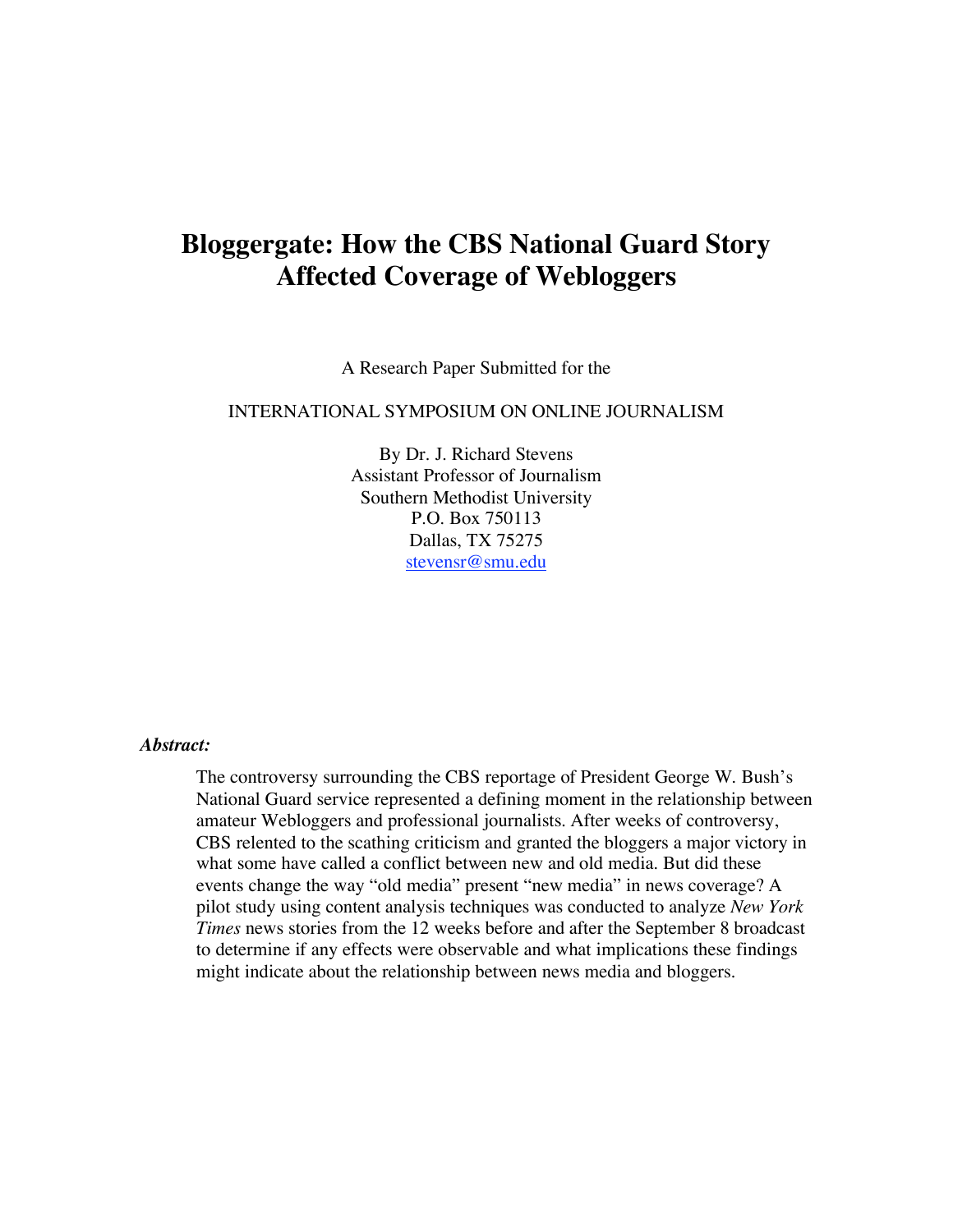## *Introduction*

Since the founding of America, the press has traditionally served as a link between the public sphere and the private interests. In one of the classic definitions of role of journalists in American society, Walter Lippmann wrote in 1920:

The news of the day as it reaches the newspaper office is an incredible medley of fact, propaganda, rumor suspicion, clues, hopes, and fears, and the task of selecting and ordering that news is one of the truly sacred and priestly offices in a democracy.<sup>1</sup>

By raising issues and events into the public eye, journalists have provided a forum for critical debate and have granted the citizenry access to their government. Unfortunately, this access has most been often unidirectional: the citizens may perceive their world through the media, but their opportunities to add their individual voices to the debates are limited.

In recent years, new communication technology has allowed a greater number and diversity of voices to resonate in our critical debates. One of the latest examples of these innovations is the non-professional Weblogs that have sprouted all over the World Wide Web in recent years. In his own Weblog, *PressThink*, Jay Rosen defines a weblog (or blog, as they are commonly called) in the following way:

What is a weblog? A personal web page, or online journal, updated easily by an author, that links outward to other material on the Web, and presents original content – typically, links and commentary  $-$  in a rolling, day-by-day fashion, with the latest entries on top.<sup>2</sup>

Several "media scandals" in recent years, including the Clinton/Lewinsky scandal, the Trent Lott birthday scandal and the more recent scandal involving CNN's Eason Jordan, have been created as non-professional communicators raised the traditional media's awareness of stories that seemed to be missed by journalism professionals. But are the online amateurs participants in the "priestly duties" of journalism? Do they empower the critical debates that form our democracy or do they drown them out in the noise of spectacle?

Never was this question more salient nor more confusing than during the scandal surrounding the CBS coverage of President Bush's military service. On the September 8, 2004 broadcast of the program *60 Minutes II*, the network reported a story alleging the president had not fulfilled his service commitment to the military. The conclusions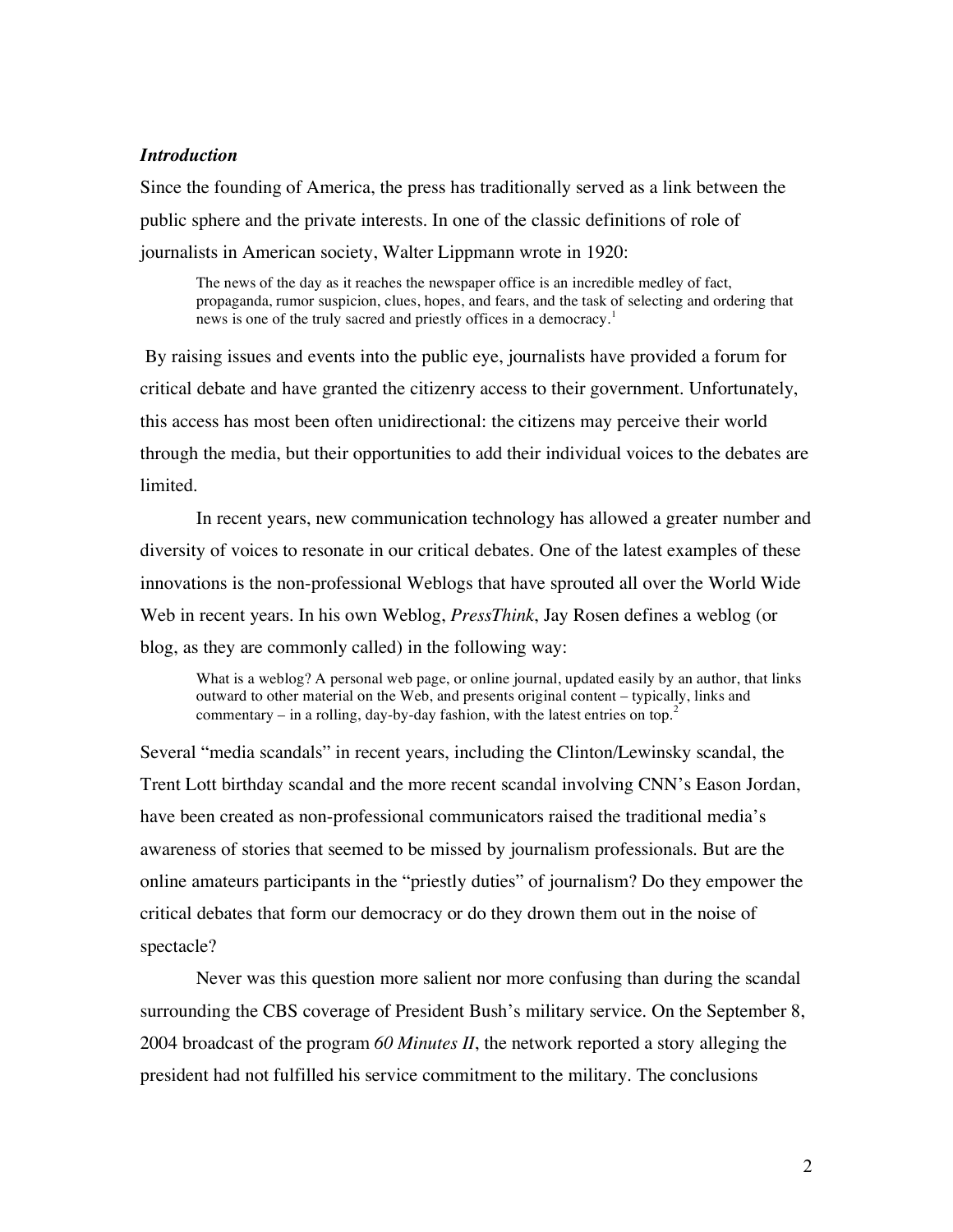reported in this story were repeatedly called into question when bloggers alleged that the documentation at the foundation of the CBS story were fabrications.

## *Background*

According to some media commentators and online publishers, the unidirectional limitation of the press was at least symbolically lifted on September 8, 2004 when a FreeRepublic poster using the alias "Buckhead" (later identified as attorney Harry W. McDougald) suggested in a post that the memorandums used by CBS in their *60 Minutes II* report earlier that evening had to have been forged because of the presence of proportionally space fonts. <sup>3</sup> The next morning, the conservative blog *Little Green Footballs* quoted the Buckhead post and then posted a do-it-yourself experiment that supposedly proved "[t]here is absolutely no way that this document was typed on any machine that was available in 1973."4

On September 11, the experiment was copied by Joseph Newcomer, a selfdescribed typology expert, and posted to his personal Weblog.<sup>5</sup> On September 14, Newcomer and his site appeared in a *Washington Post* story.<sup>6</sup> That evening, Newcomer appeared on Fox News's *Special Report with Brit Hume* and the following day, Newcomer was a guest on Fox News's *Hannity & Colmes.*

In the days following the CBS National Guard story, a number of Weblogs rallied together to discuss the evidence presented in the CBS story in what has been termed a "blogswarm," a short period of high-intensity discussion and activity. These sites, including the transparently partisan *Ratherbiased.com* and *Rathergate.com,* drew enough attention from traditional media outlets that CBS was soon pressed to defend its story and the evidence in question. On September 20, Dan Rather issued a public apology for the story, and in the following weeks CBS commissioned an independent panel to investigate the roots of the controversy. On January 31, 2005, the panel released *the Independent Panel Report on CBS News*, which ultimately led to the termination of one employee and the requested resignation of three others.<sup>7</sup>

During the controversy and following the release of the CBS Report, many Weblogs across the ideological spectrum posted articles critical of CBS in particular, but also generally charging that a new war between the "MSM" (mainstream media) and the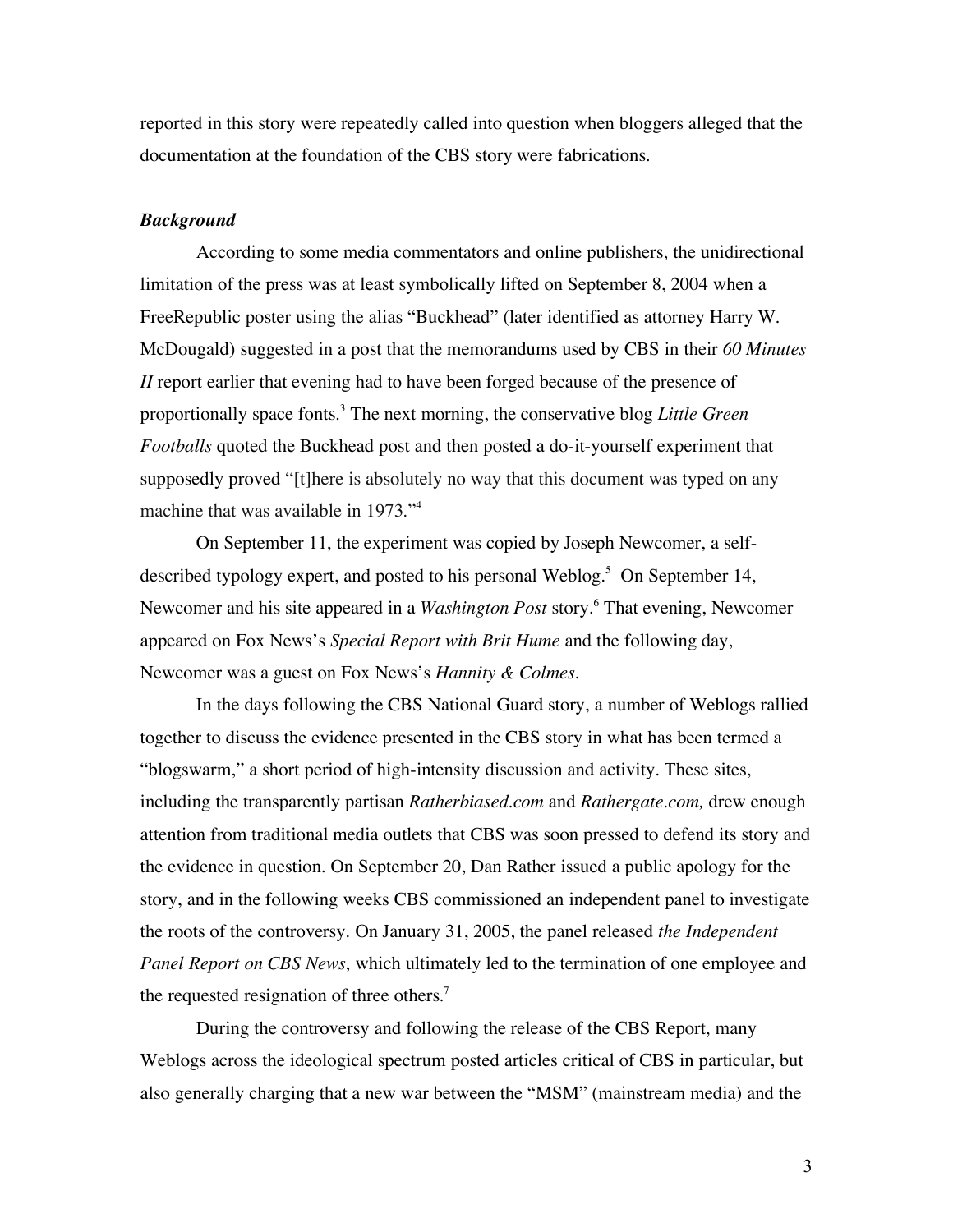blogging community was being fought and won on the Internet. Charging their "MSM" opponents with elitism, typical posts decry the "vanity and arrogance of that media subculture, whose partisans still believe that they have a monopoly on describing social reality and prescribing political action, and that civilians have merely to accept what they dish out, and follow their marching orders."<sup>8</sup>

The chief targets in these blogs appear to be *The New York Times* and CBS, which some bloggers have gone so far to say are "the same."<sup>9</sup> The common charges are that the "MSM" are elitist, not respecting Weblogs or the average citizen.<sup>10</sup> Several bloggers posted that their work on the CBS National Guard story would change the way CBS and the *New York Times* interacted with bloggers. 11

But how has the traditional media establishment treated Weblogs? Some journalists have argued that Webloggers are amateur journalists, participants in the knowledge distribution necessary for the function of democracy. Others have belittled bloggers as overactive busybodies whose nonprofessional activity actually detracts from the professional media's effort to distribute trustworthy intelligence of the day.

#### *Purpose*

This study is an inquiry into the short-term effects of the CBS National Guard story controversy on the professional media relationship with the blogging community. In the "blogswarm" that followed the airing of the story, many of the blogs used media sources to further their arguments and many blog articles were written that framed the blogging community and the "MSM" as being in direct conflict. But did the "MSM" respond in kind?

To better understand this aspect of the relationship, this study will examine the news-editorial content of *The New York Times* both before and after the airing of the CBS National Guard story. This study is not meant to be a definitive word on this subject, but rather a pilot study to develop the framework and techniques in which to examine many other media sources from the time in question.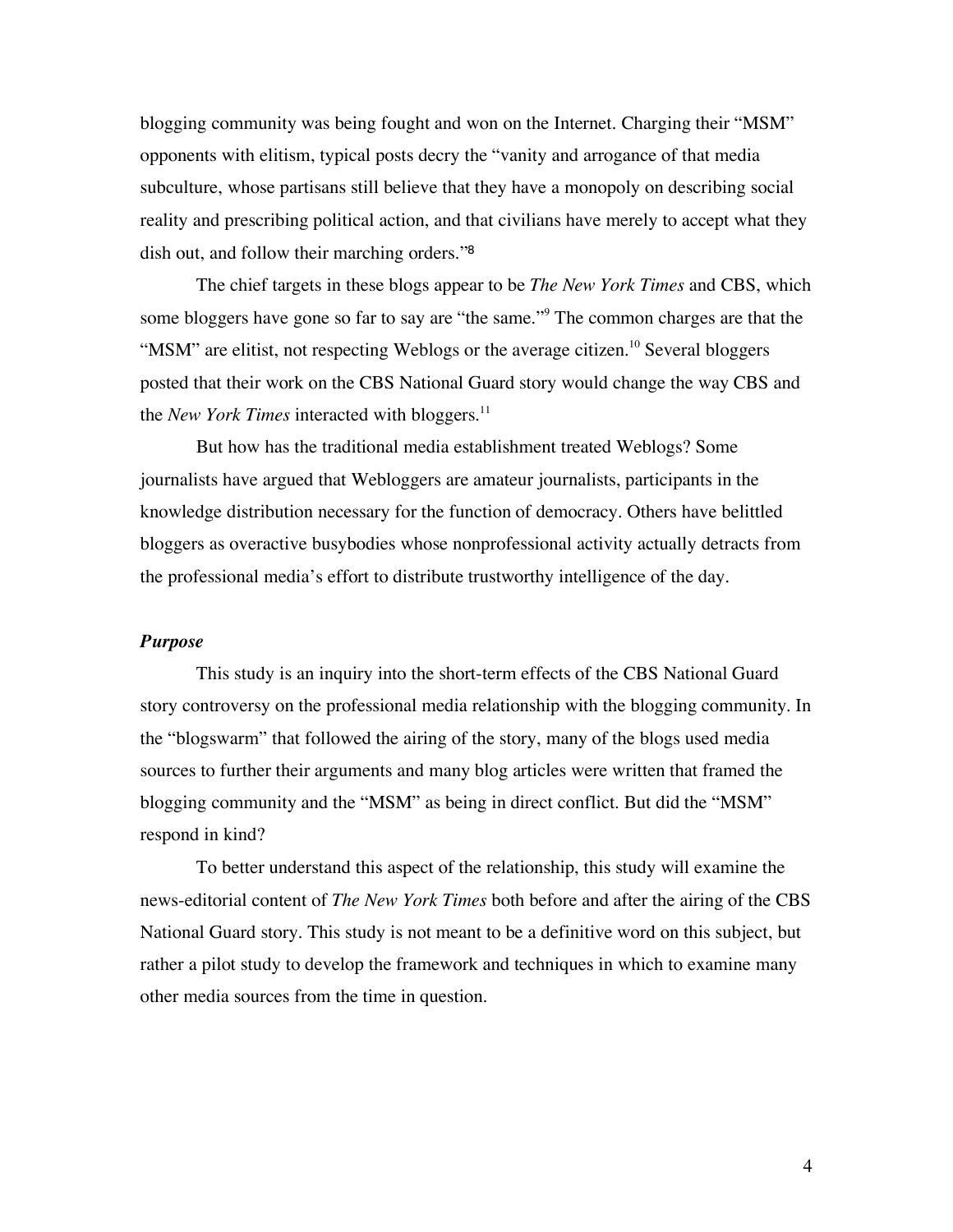#### *Research Questions:*

Specifically, this study seeks to examine the following questions:

- 1. What effect did the CBS guard story controversy have on the frequency of *New York Times* stories mentioning Weblogging and bloggers?
- 2. Did the CBS controversy lead the *New York Times* to increase the number of stories about specific blogs or bloggers?
- 3. Were *New York Times* stories more or less likely to define blogs or blogging terminology in stories after the controversy than before the controversy?
- 4. Did the CBS controversy lead the *New York Times* to increase their use of blogs as sources in their stories?
- 5. Did the CBS controversy cause the *New York Times* to publish more blog addresses in their stories?
- 6. Did the CBS controversy cause the *New York Times* to frame Weblogs as in conflict with traditional journalism?

## *Research Methodology:*

In order to isolate the effect the environmental change the CBS national guard controversy had on the media framing of Webloggers, news stories were collected from the 12 weeks preceding and following the first airing of the CBS National Guard story (September 8, 2004) for comparative purposes. The stories were identified by using a keyword search in Lexis-Nexis for the terms "blog," "Weblog," "Web log" and "blogger" for the dates under scrutiny. These four terms were used discretely in at least a few of the stories collected. The unit of analysis was the story itself and duplicate stories possessing more than one of the four terms were only counted as a single occurrence.

The search produced 128 stories containing the term "blog," 59 stories containing the term "blogger," 57 stories containing the term "Web log" and 18 stories containing the term "Weblog." The total number of stories initially collected was 263.

The sample was then sifted to remove the non-editorial pieces from it. Letters to the editor, staff lists, story budget lists, lists of contributors and news digests were all removed from the analysis sample. Finally, the overlapping duplicate articles were removed, resulting in the sample of 168 stories.

Once collected, the stories were coded by multiple content analysis coders (to ensure a measurable reliability) to record the number of blog references. The references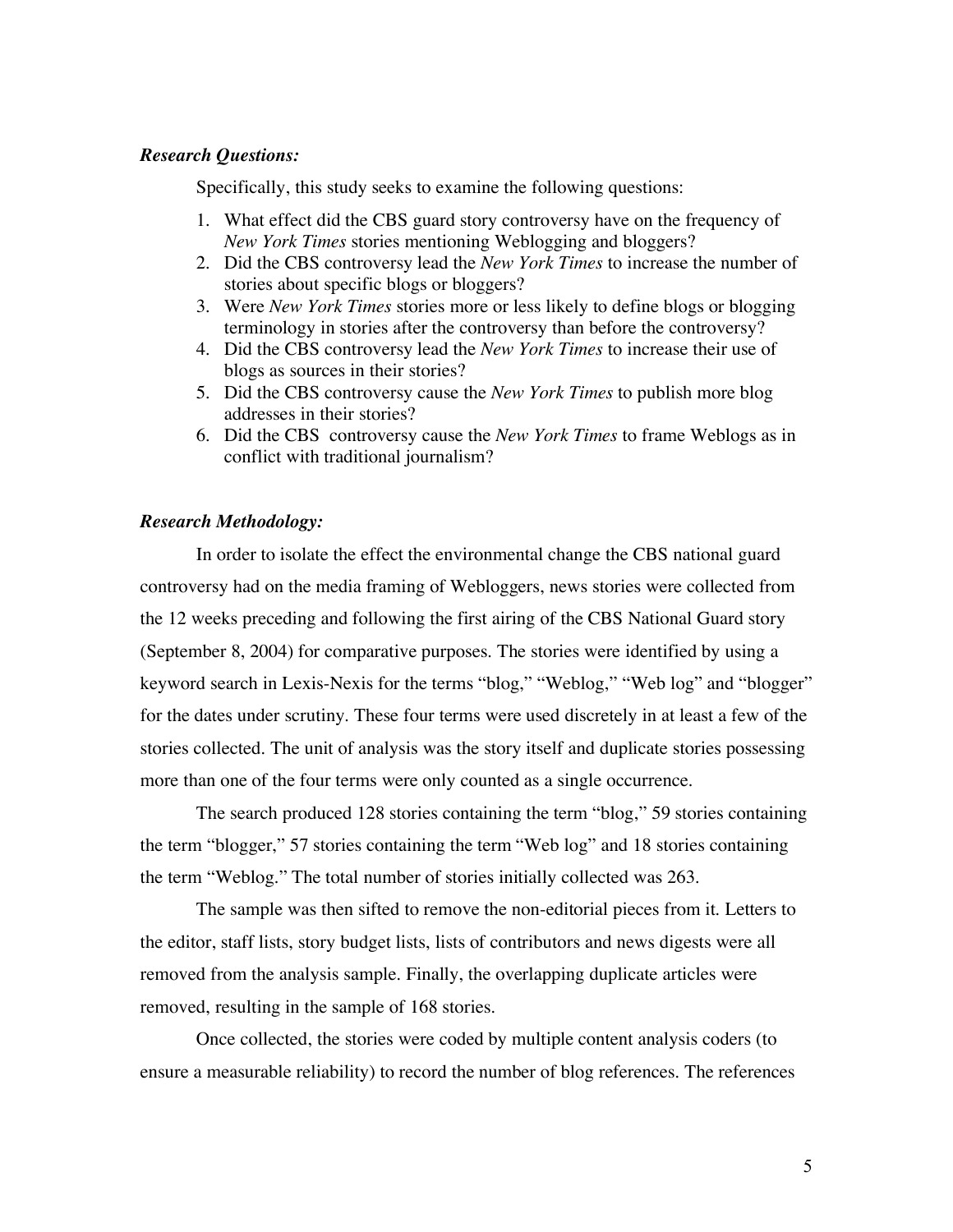were then analyzed to determine what attributes were assigned to the bloggers and blogging community before and after the event in question.

#### *Theoretical Framework*

*Framing.* The concept of "framing" refers to the manner by which events and issues are organized and presented in order to convey a particular meaning. Framing literature represents a shift away from the study of objectivity and bias in news media and towards the study of ideology in the news. **<sup>12</sup>** Several definitions of framing have been presented, explicating the term in slightly different ways (see Reese, Gandy and Grant**<sup>13</sup>** for an exhaustive collection of the many different uses of the concept of framing).

Gamson and Modigliani defined a frame as a "central organizing idea" which is used to make "sense of relevant events, suggesting what is at issue."<sup>14</sup> Entman expanded on the definition somewhat, stating:

To frame is to select some aspects of a perceived reality and make them more salient in a communicating text, in such a way as to promote a particular problem definition, causal interpretation, moral evaluation and/or treatment recommendation. 15

Reese introduced additional elements to the definition, stating: "Frames are organizing principles that are socially shared and persistent over time, that work symbolically to meaningfully structure the social world."<sup>16</sup> It is the concept that frames are persistent over time that led to the inquiry of this paper. If frames tend to be constant over time, one would expect that their usage would be consistent in terms of meaning or use regardless of the environment of the events to which they are applied. One way to test the strength of the persistence of frames is to measure the changes in the framing of a particular discourse before during and after a significant change in the media environment.

#### *Measurements and Frames*

Many of the variables measured in this study were coded simply by recording the presence of a particular trait. To answer the questions concerning the frequency of stories containing blog terminology, the number of stories profiling specific blogs, the number of stories defining Weblog terminology for the readers, the use of a blog as a source for a story or the presence of the Uniform Resource Locators (URLs) for blogs were simply a matter of counting the instances of each.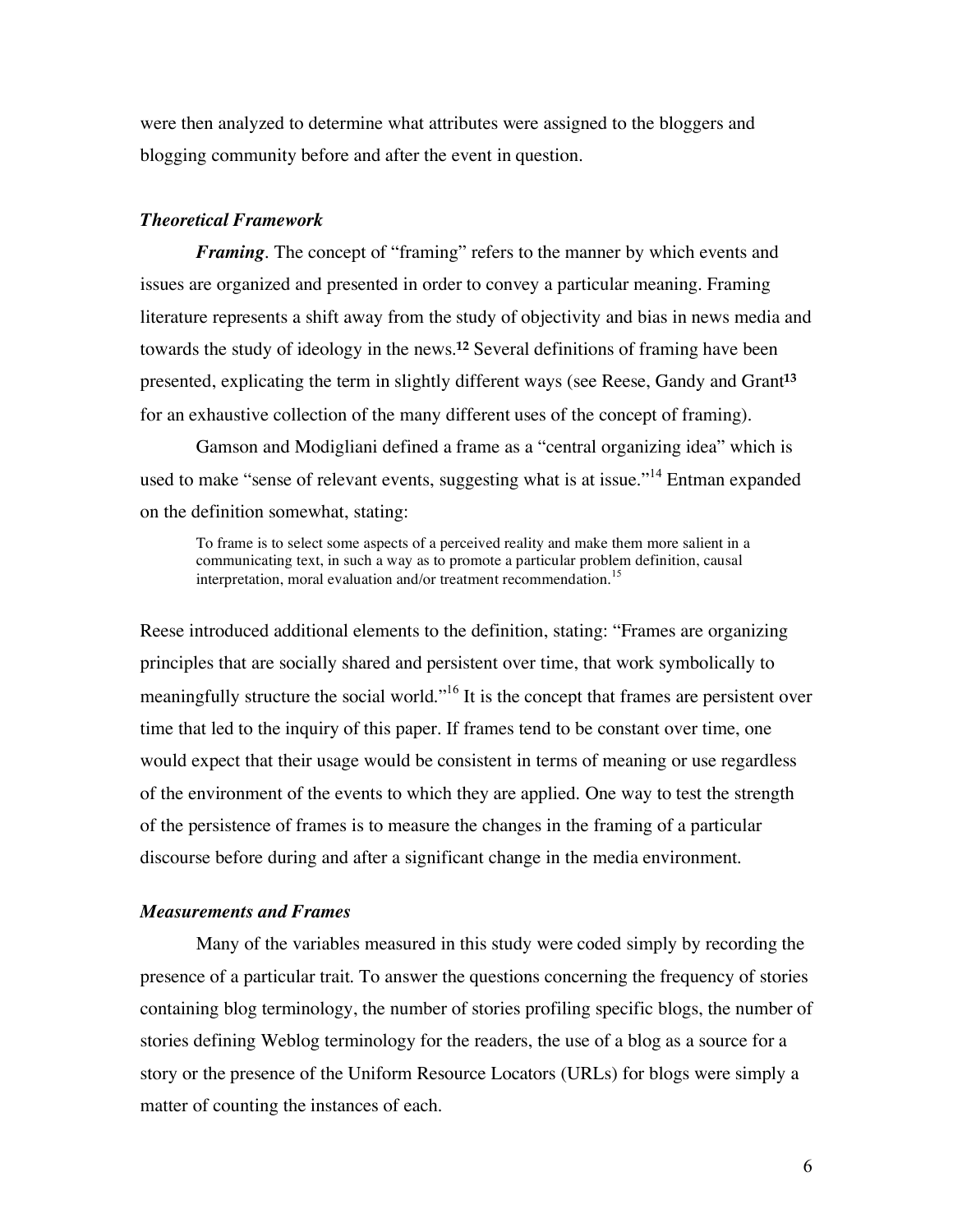As mentioned, the stories containing blog terminology are those stories published in the *New York Times* that contain in the headline or body the terms "blog," "blogger," "Web log" or "Weblog." Other terms were investigated (i.e., "blogosphere," "Webblogger,"), but none produced any stories not already in the sample.

The presence of the blog profiles variable was measured by recognizing and recording instances when particular blogs were mentioned and discussed either because the story was profiling the blog or the story was about the phenomenon of Weblogging. An example of such a story was the September 26 story titled "Fear and Laptops on the Campaign Trail," which profiled particular bloggers who were covering the 2004 presidential election.<sup>17</sup>

To measure whether *New York Times* stories were more or less likely to define blogs or blogging terminology in stories after the controversy than before the controversy, stories were coded for whether or not they included such definitions. A typical definition reads:

For the uninitiated, blog is short for Web log, a site on the Internet where one can become an instant publisher, filling the ether with musings and facts. They are similar to, yet different from, those of us who do much the same thing for newspapers but lack a modern cachet.<sup>18</sup>

To determine whether or not the CBS controversy lead the *New York Times* to increase their use of blogs as sources in their stories, coders looked for specific references to information referenced to blog sites. An example of this occurrence can be found in the October 10 column titled "Why Did James Baker Turn Bush into Nixon," which directly quoted content from a  $blog<sub>19</sub>$ <sup>19</sup>

To measure the use of blog addresses in a story, the coders simply looked for the complete URL for a blog in either text or in a list of resources at the conclusion of the article.

The final variable, the presence of "conflict frames" required the coders to identify and record the presence of statements that were judged to present Weblogs or bloggers as standing against or competing with the traditional news media. An example of such a frame is the portrayal of bloggers "poking holes" in CBS stories<sup>20</sup> or references to conflict between the two groups.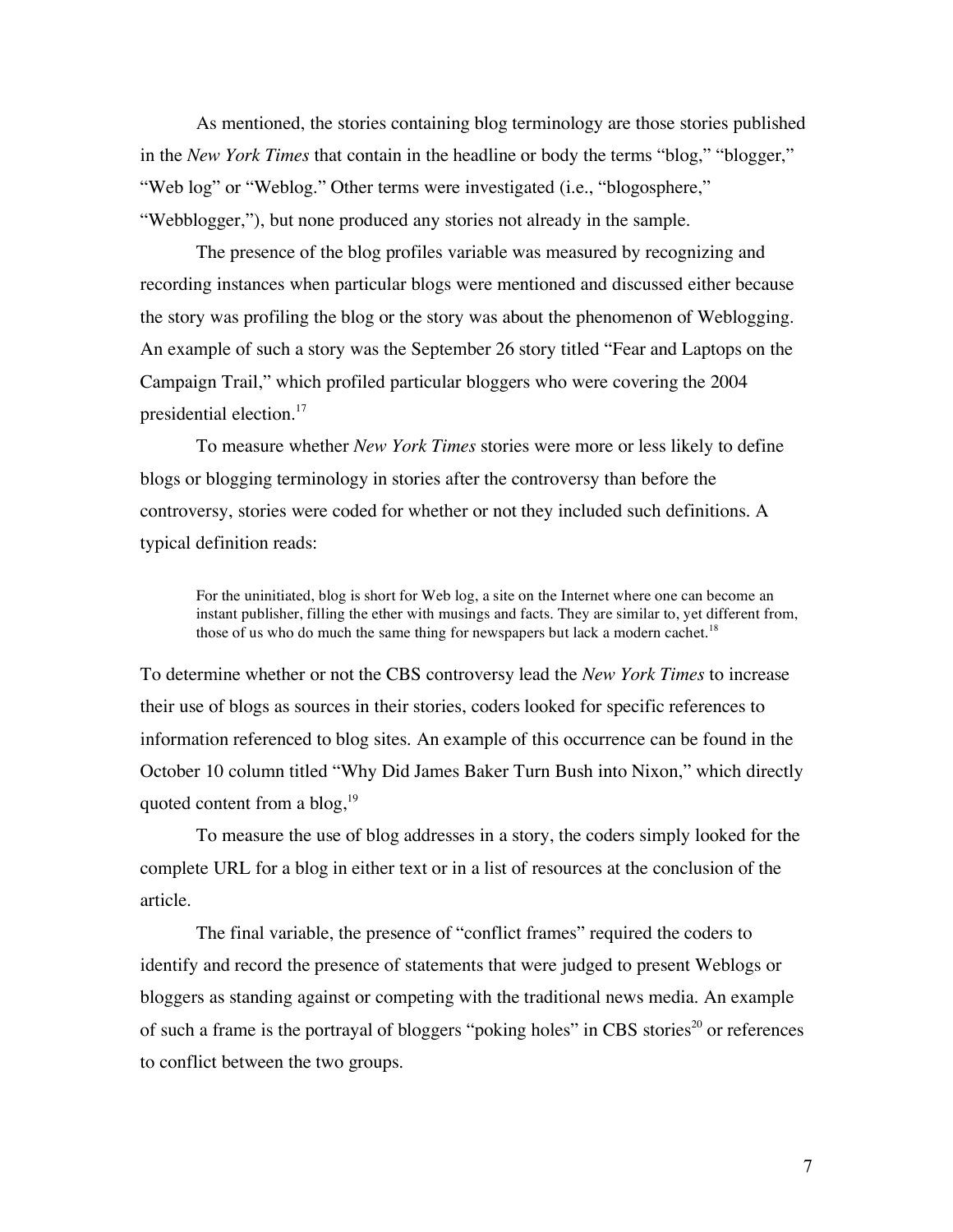The coding was conducted by the researcher and two coders trained to recognize the variables and the frames. An intercoder reliability test was conducted for all variables and frames, and it yielded an agreement level of .9617.

#### *Results*

At first glance, there appeared to have been a dramatic increase in the attention given to Weblogs by the *New York Times* after the CBS National Guard story when one compared the aggregate data to the coverage before the airing of the story. Chart 1 shows he side-by-side comparison, representing a 54% increase in the number of stories mentioning blog terminology, a 45% increase in the stories profiling particular blogs, a 45% increase in the citation of blogs a source in a story, a 35% increase in the number of stories containing blog URLs and a 50% increase in the number of stories containing the conflict frame.

However, breaking the variables down into weekly observances undermines any conclusion that these increases were due to the CBS controversy. As Chart 2 displays, the number of stories containing blog terminology did not significantly increase in the weeks immediately following the CBS broadcast. In fact, the increase in the aggregate chart that makes up the majority of the differences in the number of stories containing blog terminology seems to come from the steep rise in almost all categories during the coverage period from October 28 to November 3, the day after the election.

Similarly, the number of stories profiling specific blogs did not significantly increase until that same week, though there was a slight increase the week of September 16 to September 22, the week that contained the September 20 apology by Dan Rather. Nor did the number of stories citing blogs as sources significantly increase following the CBS guard controversy.

In fact, the weekly breakdowns of news stories seems to indicate that neither the CBS guard story nor the subsequent controversy had any significant impact on the numbers of *New York Times* stories containing blog terminology, the number of stories profiling specific blogs (as seen in Chart 3) or the number of stories citing a blog as a source (as seen in Chart 4).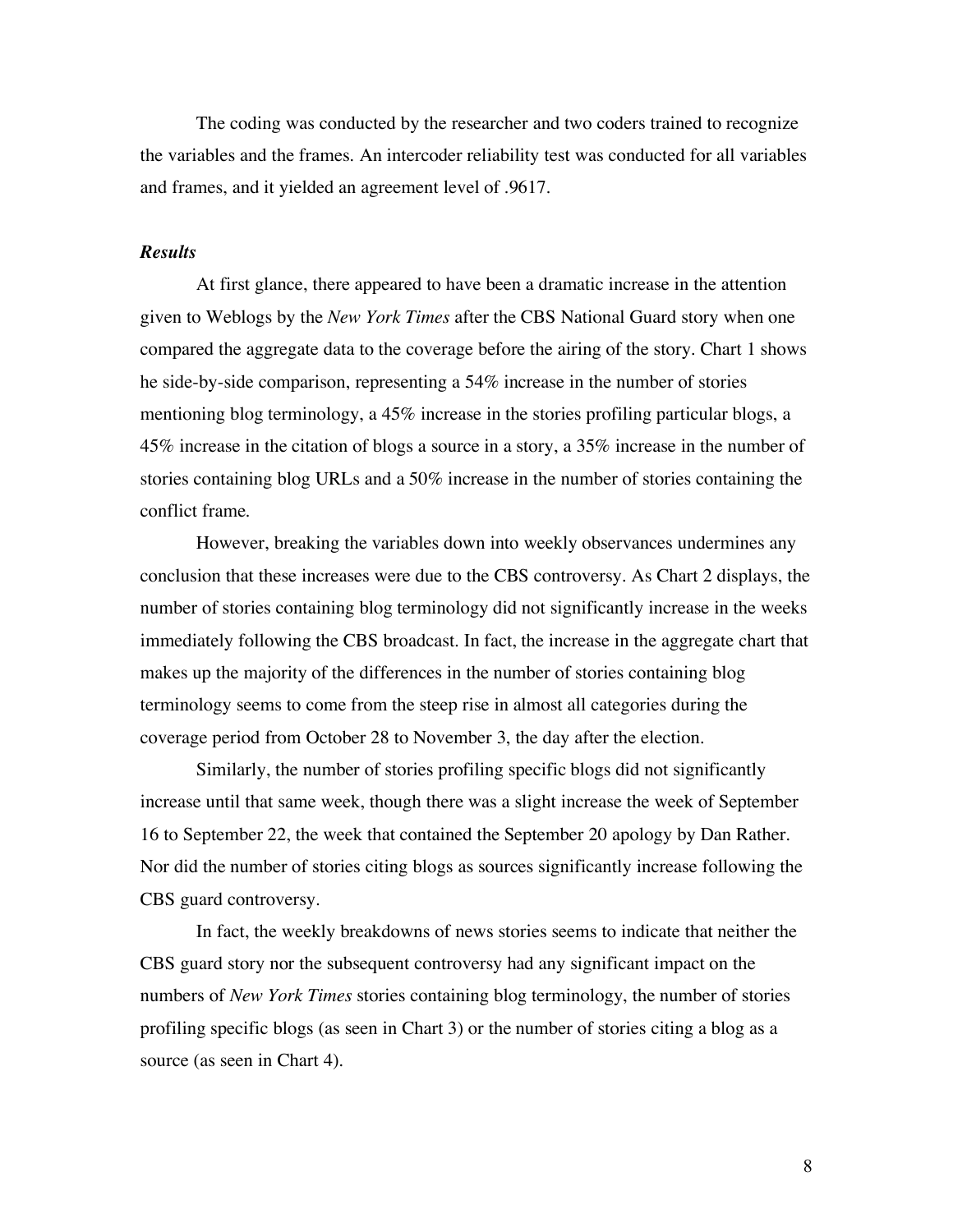Chart 5 displays the number of stories containing the URL addresses of the blogs mentioned in the story. There was a very low number of URLs listed either before or after the CBS story aired, with the exception of the week of the election. As Chart 6 shows, this rise in URL references correlates to a rise in the citation of blogs in stories around the time of the election, making any specific link to the CBS guard controversy extremely unlikely.

As seen in Chart 7, the results do demonstrate an increase in the number of media conflict frames present in stories containing blog terminology. However, it is important to note that this rise in the number of frames is largely attributable to the coverage of the CBS controversy itself or general references to the controversy (see Chart 8). When controlling for the CBS controversy coverage, there is no increase in the number of stories possessing conflict frames, significant or otherwise, until one looks at the aforementioned October 28 to November 3 period.

#### *Analysis/Discussion*

The results yielded little to no support to the claims that *The New York Times* either "discovered" blogs through the course of the controversy, nor that the controversy itself had any immediate effect on their coverage or use of Weblogs in its stories. Individual analyses of the research questions appear below.

## What effect did the CBS guard story controversy have on the frequency of *New York Times* stories mentioning Weblogging and bloggers?

It would appear that the answer to this question is "very little if any." Despite the difference in the aggregate numbers (there were 66 stories containing the blog terminology prior to September 8 and 102 such stories in the period following), the distribution of the stories across the weeks following suggests that the election caused the 54% increase in stories, not the CBS National Guard story controversy.

*The New York Times* has published thousands of stories over the years discussing Weblogs and profiling members of the blogging community. This coverage was consistent before, during and after the controversy. The only significant increase in the frequency of stories using blog terminology was isolated to the week of the election itself, when space was devoted to many outlets and sources for reactions to the electoral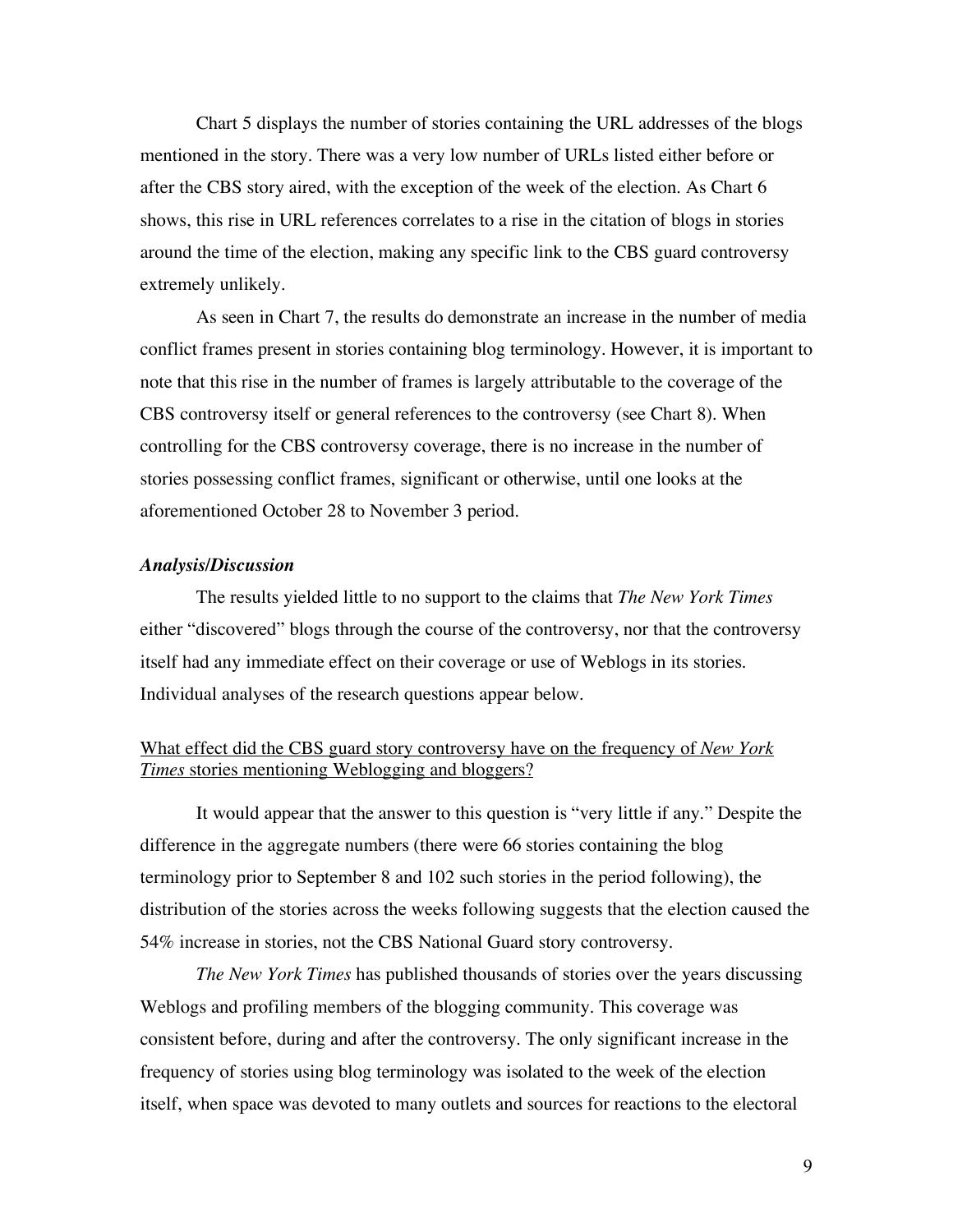process and the election's outcome.

## Did the CBS controversy lead the *New York Times* to increase the number of stories about specific blogs or bloggers?

This study does not support the claim that the CBS National Guard story controversy led to an increase in the profiling of the blogging community in general or specific bloggers or blogs. Once again, the seemingly significant increase in the number of such profiles (45%) were largely grouped around the days surrounding the election itself, and these profiles were mostly attributable to identifying the sources for reaction comments to the election, not the CBS controversy.

## Were *New York Times* stories more or less likely to define blogs or blogging terminology in stories after the controversy than before the controversy?

Neither. The *New York Times* has mentioned blogs in its stories thousands of times prior to the CBS National Guard story, and the increased public awareness of the blogging community did not drive the paper to define blog terminology with any greater frequency. In the 12 weeks before the controversy, the paper defined such terms only twice, and in the 12 weeks following it only defined the terms in one story.

Clearly, the paper feels that its readership understands what blog are and the general manner in which they operate.

## Did the CBS controversy lead the *New York Times* to increase their use of blogs as sources in their stories?

The study did not find a significant increase or decrease in the use of Weblogs as sources in stories. Although there was an aggregate increase in the number of blog citations in the latter period of observation (from 24 stories with citations to 35 stories of citations), the weekly distribution shows that the majority of this increase occurred during the days surrounding the election, a time when more institutions and media outlets are likely to be cited more often than in other weeks. In other words, the 45% increase in frequency of citations corresponds roughly to the 45% increase in stories profiling Weblogs.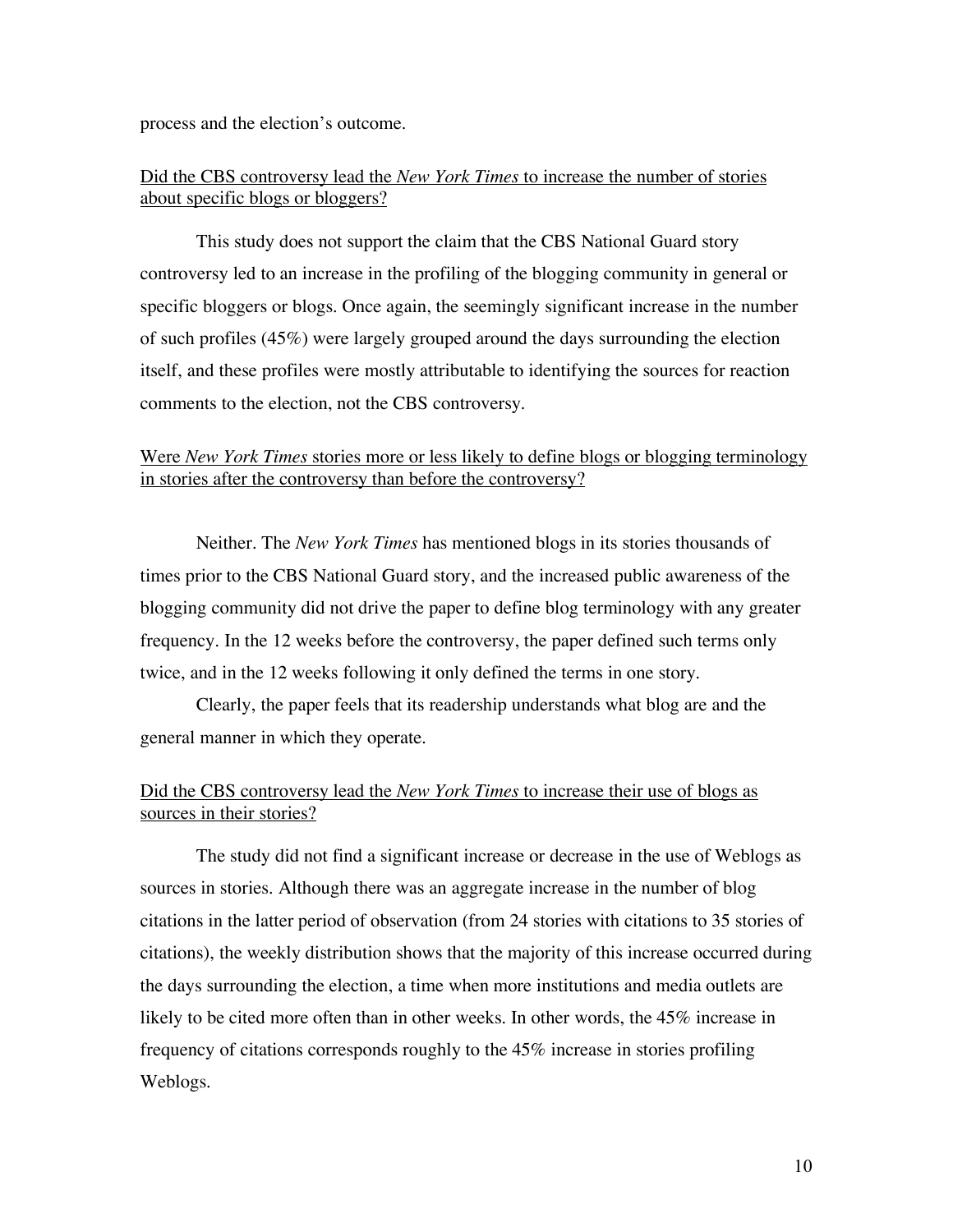*The New York Times* appears to cite Weblogs in 36% of stories that contain blog terminology, and this percentage was consistent before and after the September 8 CBS story.

## Did the CBS controversy cause the *New York Times* to publish more blog addresses in their stories?

This study does not support the claim that the controversy caused any increase in the number of blog URLs in its stories. The 35% increase in URLs is less than the 45% increase in the number of stories profiling the bloggers or Weblogs, which are the stories that account for most of the URL listings. It would appear that *The New York Times* is generally confident in its readership's ability to locate the URLs of the blogs it mentions in stories through search engines or other means in most of their stories.

## Did the CBS controversy cause the *New York Times* to frame Weblogs as in conflict with traditional journalism?

The study did show a rise in the number of stories that contained conflict frames, but this 50% increase occurred almost exclusively in the six stories covering the CBS controversy itself. This increase does not appear to reflect any change in the framing of Weblog or bloggers outside of the reportage of the facts in those stories.

#### *Study Limitations and Opportunities*

This study is obviously not a definitive work on whether the CBS controversy affected the relationship between the "MSM" and the Weblog community. The study focused on only one source, *The New York Times,* because that one source was singled out in the blogging community as a target for their endeavors.

The timeframe of observation was limited to immediate reaction by the paper. Though some in the blogging community had expressed hope for rapid changes, those changes were not likely to occur in the short-term (or potentially in the long-term) because of one victorious "battle" in the blogosphere's "war."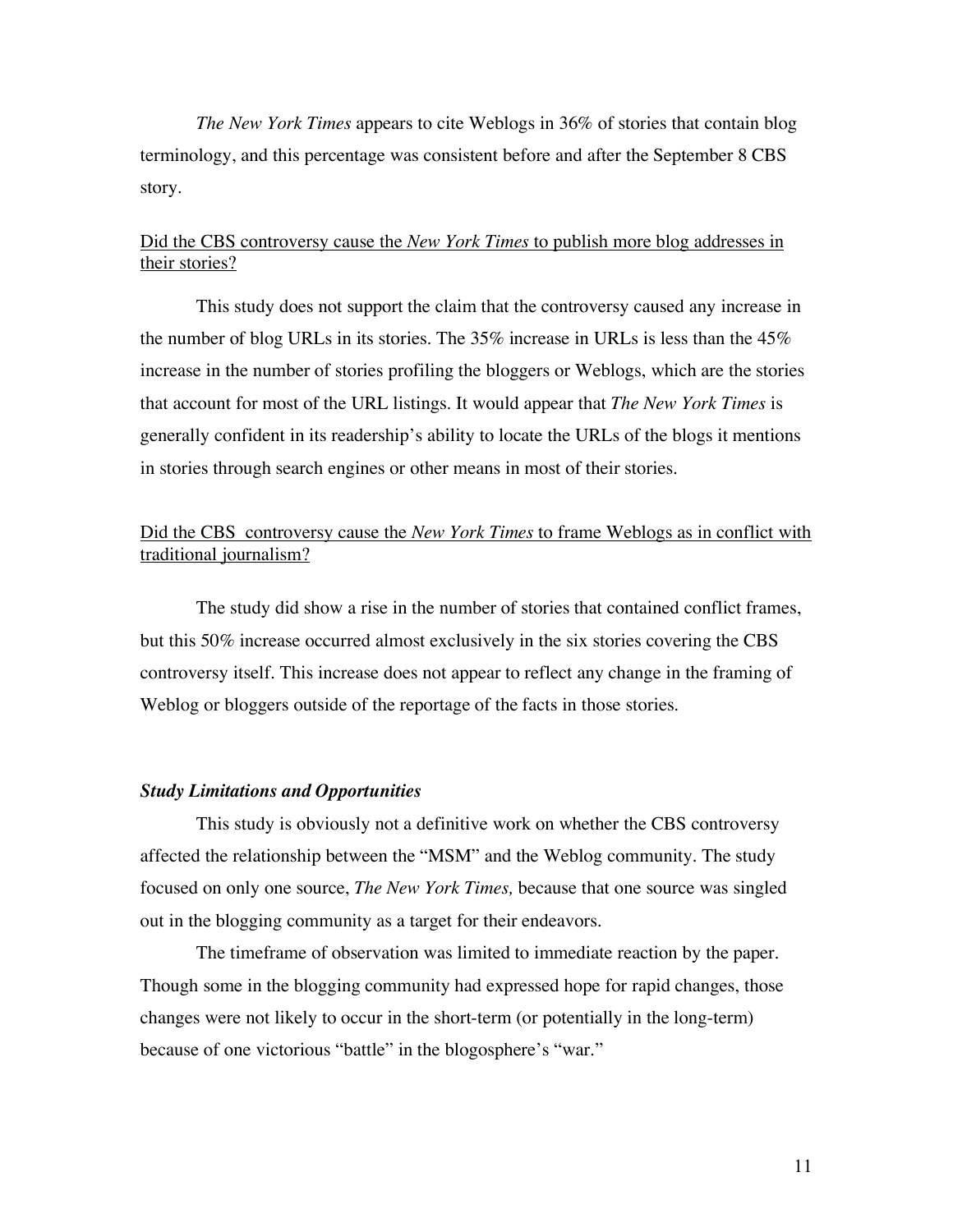The main contribution of this study is to put to rest any claims that *The New York Times* was compelled, through internal decisions or external manipulation, to alter its news conventions in the covering and use of Weblogs in its stories by the CBS National Guard story controversy.

While it appears clear that the relationship between the online bloggers and the "MSM" will continually adapt to the needs and abilities of the audience and users, those changes are more likely to occur over a greater length of time and with smaller degrees of progression than many in the Weblog community seem to be advocating.

This study does provide a benchmark in time for *The New York Times* conventions concerning the general treatment of Weblogs in stories as well as several benchmarks of individual measurable variables that can be expanded upon to provide greater historical context. The future history of the "rise of blogging" will not likely hinge upon one moment or event, but will hopefully reflect the evolution of both the traditional media and the blogging community over time and many experiences.

The CBS National Guard story and the controversy surrounding it will certainly serve a signpost along the road of this evolution, but it should be viewed as one such signpost among the many that preceded it and many that will follow.

This study also contributes to future projects some tips and advice to consider in projects conducted using similar methodologies. Although there have been thousands of stories that have been published referring to blogs and bloggers in *The New York Times* alone, there has not yet been a consolidation of terminology among those who refer to the phenomenon, the publications or the individuals involved. At this moment, it would appear that any sample derived from newspaper coverage must search for several different terms: "Weblog," "Web log," "blog" and "bloggers" seemed to cover the spectrum of terms for *The New York Times,* but other terms (i.e. "Weblogging," "blogging," "Webloggers") may be needed to ensure stories don't fall between the cracks of the collection methodology.

12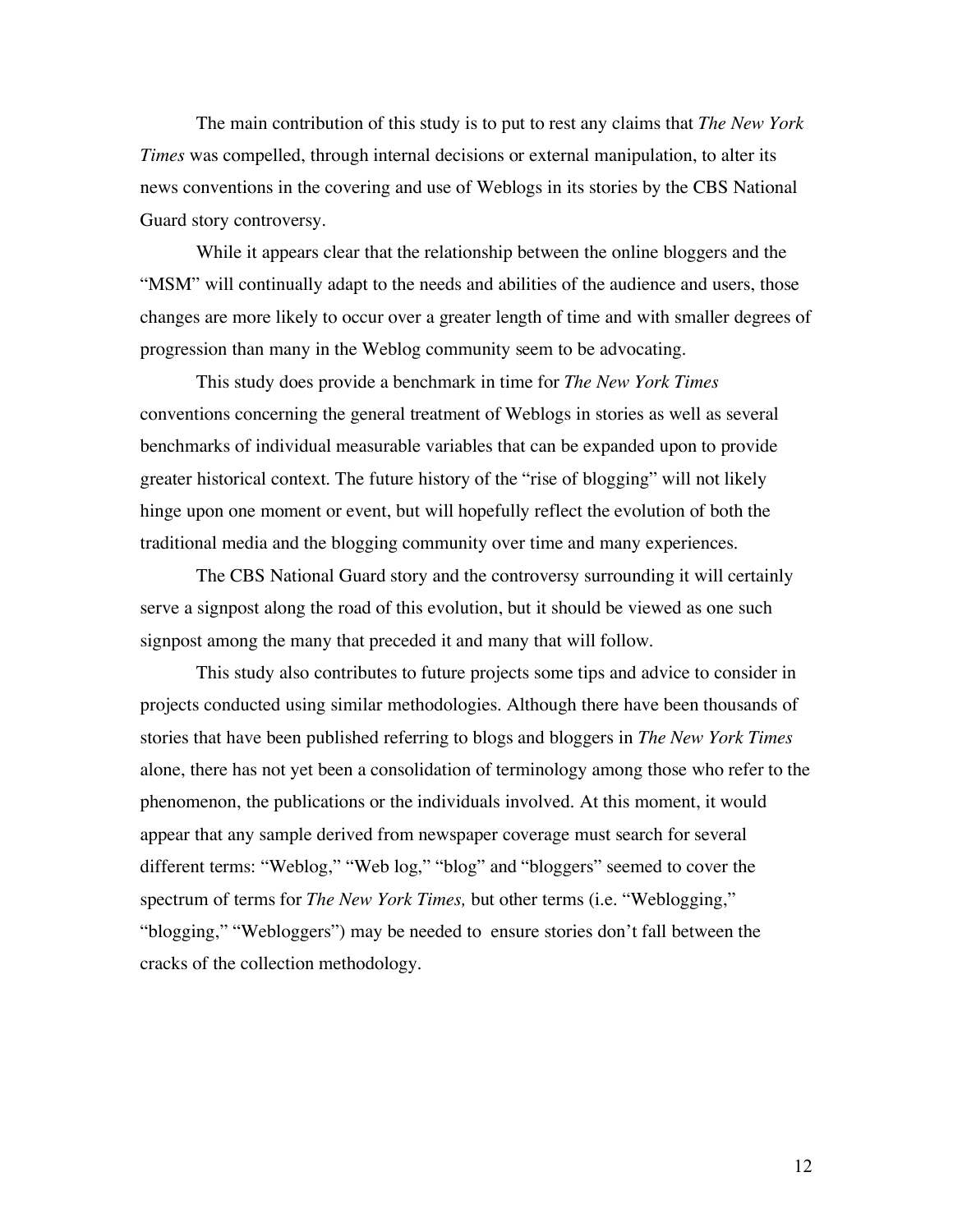## *Footnotes and Sources*

 $\overline{a}$ 

| <sup>1</sup> Walter Lippmann, Liberty and the News. (New York: Harcourt, Brace and Howe,<br>1920): 44.                                                                                                                                                                           |
|----------------------------------------------------------------------------------------------------------------------------------------------------------------------------------------------------------------------------------------------------------------------------------|
| <sup>2</sup> Jay Rosen, "The Weblog: An Extremely Democratic Form in Journalism," PressThink,<br>(March 8, 2004). Available at:                                                                                                                                                  |
| http://journalism.nyu.edu/pubzone/weblogs/pressthink/2004/03/08/weblog_demos<br>.html.                                                                                                                                                                                           |
| <sup>3</sup> "Comments for 'Documents Suggest Special Treatment for Bush in Guard [post 47]'<br>The Free Republic, (September 8, 2004).                                                                                                                                          |
| Available at: http://www.freerepublic.com/focus/f-news/1210662/posts?page=47#47.<br><sup>4</sup> "Bush Documents Forged," Little Green Footballs, (September 9, 2004). Available at:<br>http://littlegreenfootballs.com/weblog/?entry=12526&only=yes.                            |
| <sup>5</sup> Joseph Newcomer, "The Bush 'Guard memos' are forgeries!" JMNCO Homepage,<br>(September 11, 2004). Available at: http://www.flounder.com/bush2.htm.                                                                                                                  |
| <sup>6</sup> Michael Dobbs and Howard Kurtz, "Expert Cited by CBS Says He Didn't Authenticate<br>Papers," The Washington Post, (September 14, 2004). Available at:                                                                                                               |
| http://www.washingtonpost.com/wp-dyn/articles/A18982-2004Sep13.html.<br><sup>7</sup> "CBS Ousts 4 For Bush Guard Story," CBSNews.com, (January 31, 2005). Available at:<br>http://www.cbsnews.com/stories/2005/01/10/national/main665727.shtml.                                  |
| <sup>8</sup> Nicholas Stix, "'Buckhead' vs. Dan Rather: Internet David Slays Media Goliath,"<br>Mensdailynews.com, (September 24, 2004). Available at:                                                                                                                           |
| http://www.mensnewsdaily.com/archive/s/stix/2004/stix092604.htm.<br><sup>9</sup> "CBS/NY Times - They're all the same," Rathergate.com, (October 26, 2004).<br>Available at: http://www.rathergate.com/index.php?p=326                                                           |
| <sup>10</sup> "NOTE TO NEW YORK TIMES AND WASHINGTON POST: SHOW SOME                                                                                                                                                                                                             |
| RESPECT," The Washington Note, (October 3, 2004). Available at:<br>http://www.thewashingtonnote.com/archives/000096.html; "New York Times<br>people and their perception of blogs" <i>Joi Ito's Web</i> , (January 6, 2005).<br>Available at:                                    |
| http://joi.ito.com/archives/2005/01/06/new_york_times_people_and_their_percept<br>ion_of_blogs.html.                                                                                                                                                                             |
| <sup>11</sup> "How the bloggers have driven the news agenda," PAPILLON'S ART PALACE,<br>(October 31, 2004). Available at:<br>http://www.papillonsartpalace.com/hobwthe.htm.                                                                                                      |
| <sup>12</sup> Robert A. Hackett, "Decline of a Paradigm? Bias and Objectivity in News Media<br>Studies," in M. Gurevitch and M.R. Levy, eds., Mass Communication Review<br>Yearbook 5 (Beverly Hills: Sage, 1984): 251-274.                                                      |
| <sup>13</sup> Stephen D. Reese, Oscar H. Gandy Jr., and August E. Grant, eds., Framing Public Life:<br>Perspectives on Media and Our Understanding of the Social World, (Mahwah,<br>N.J.: Lawrence Erlabaum Associates, 2001).                                                   |
| <sup>14</sup> William Gamson and A. Modigliani, "Media Discourse and Public Opinion on Nuclear<br>Power: A Constructionalist Approach," American Journal of Sociology, 95: 3.<br><sup>15</sup> Robert Entman, "Framing Toward Clarification of a Fractured Paradigm." Journal of |
| Communication 43(4): 22.                                                                                                                                                                                                                                                         |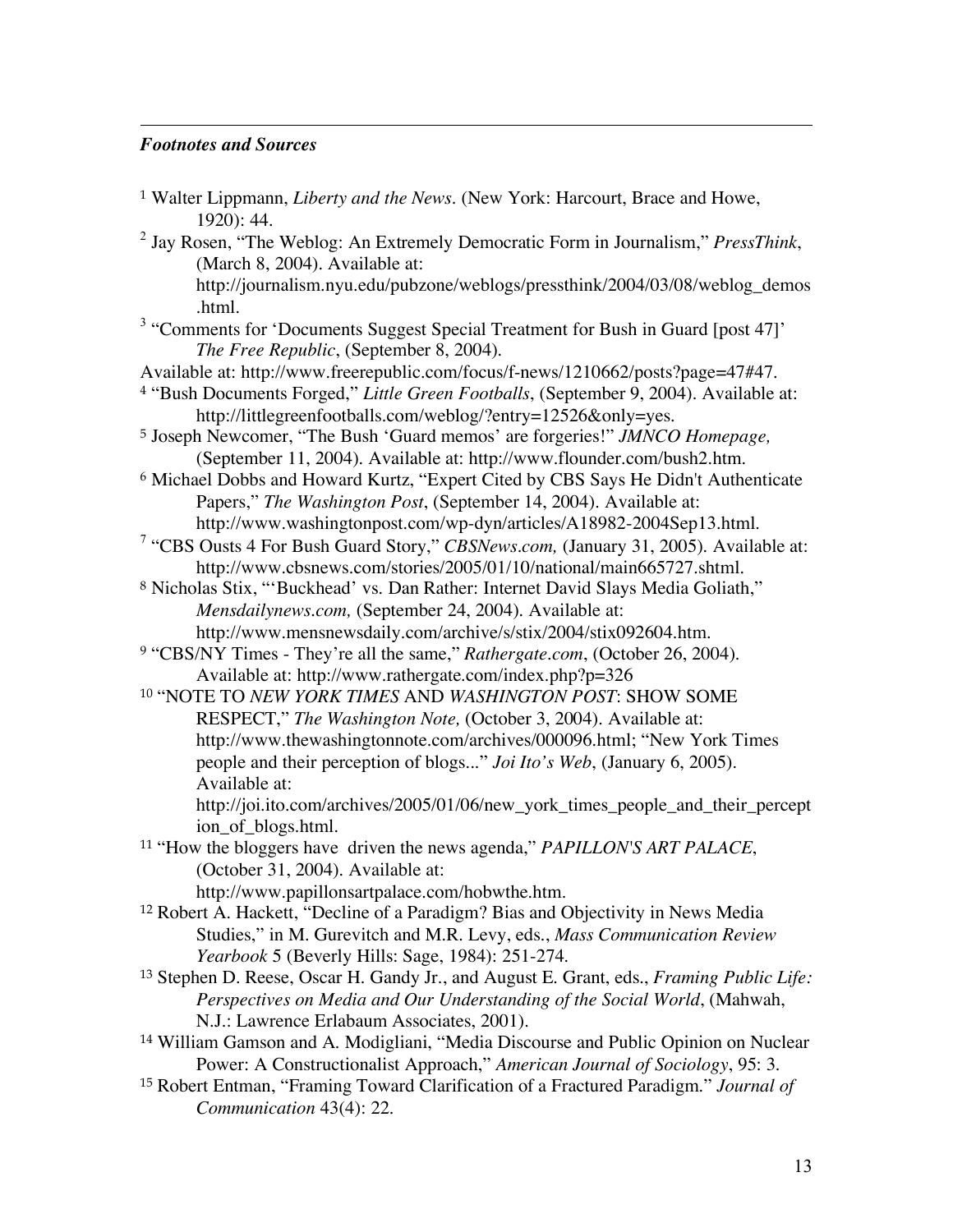<sup>16</sup> Stephen Reese, "Prologue," in Stephen D. Reese, Oscar H. Gandy Jr., and August E. Grant, eds. *Framing Public Life: Perspectives on Media and Our Understanding of the Social World*, (Mahwah, N.J.: Lawrence Erlabaum Associates, 2001): 11.

 $\overline{a}$ 

- <sup>17</sup> Matthew Klam, "Fear and Laptops on the Campaign Trail," *The New York Times Magazine,* (September 26, 2005). Available at: http://www.nytimes.com/2004/09/26/magazine/26BLOGS.html?ex=1253851200 &en=8b59680f1bd93479&ei=5090&partner=rssuserland.
- <sup>18</sup> Clyde Haberman, "We Have Met the News, and It Is US," *The New York Times,* (September 26, 2004). Available (repost) at: http://www.freepress.net/news/print.php?id=4729.
- <sup>19</sup> Frank Rich, "Why Did James Baker Turn Bush Into Nixon?" *The New York Times,* (October 10, 2004). Available (repost) at: http://www.stopgwbush.us/frankrichonmedia.html.
- <sup>20</sup> Jim Rutenberg and Kate Zernike, "Network Says It Will Check Questions On Bush Files," *The New York Times,* (September 16, 2004). Available (repost) at: http://www.freerepublic.com/focus/f-news/1217398/posts.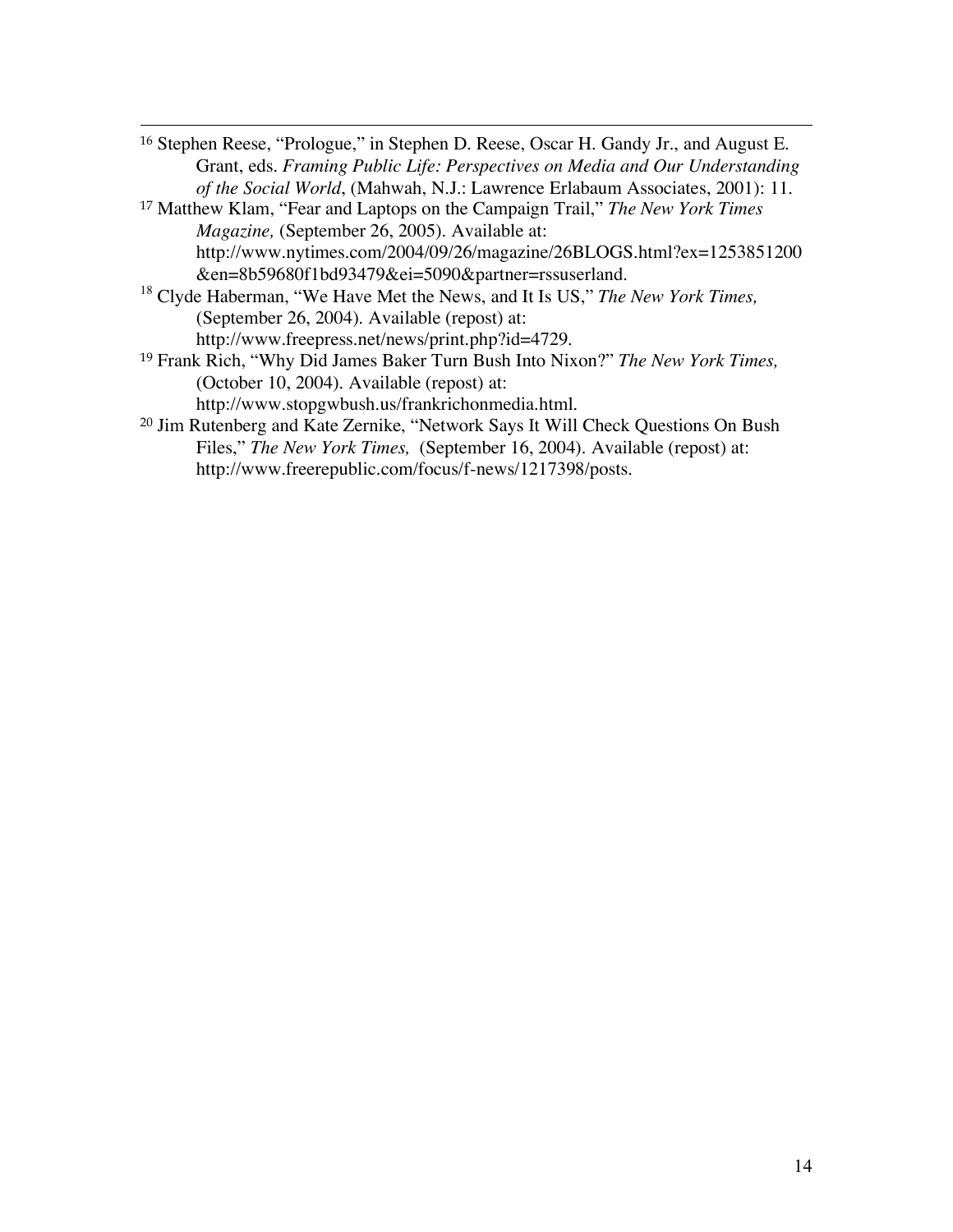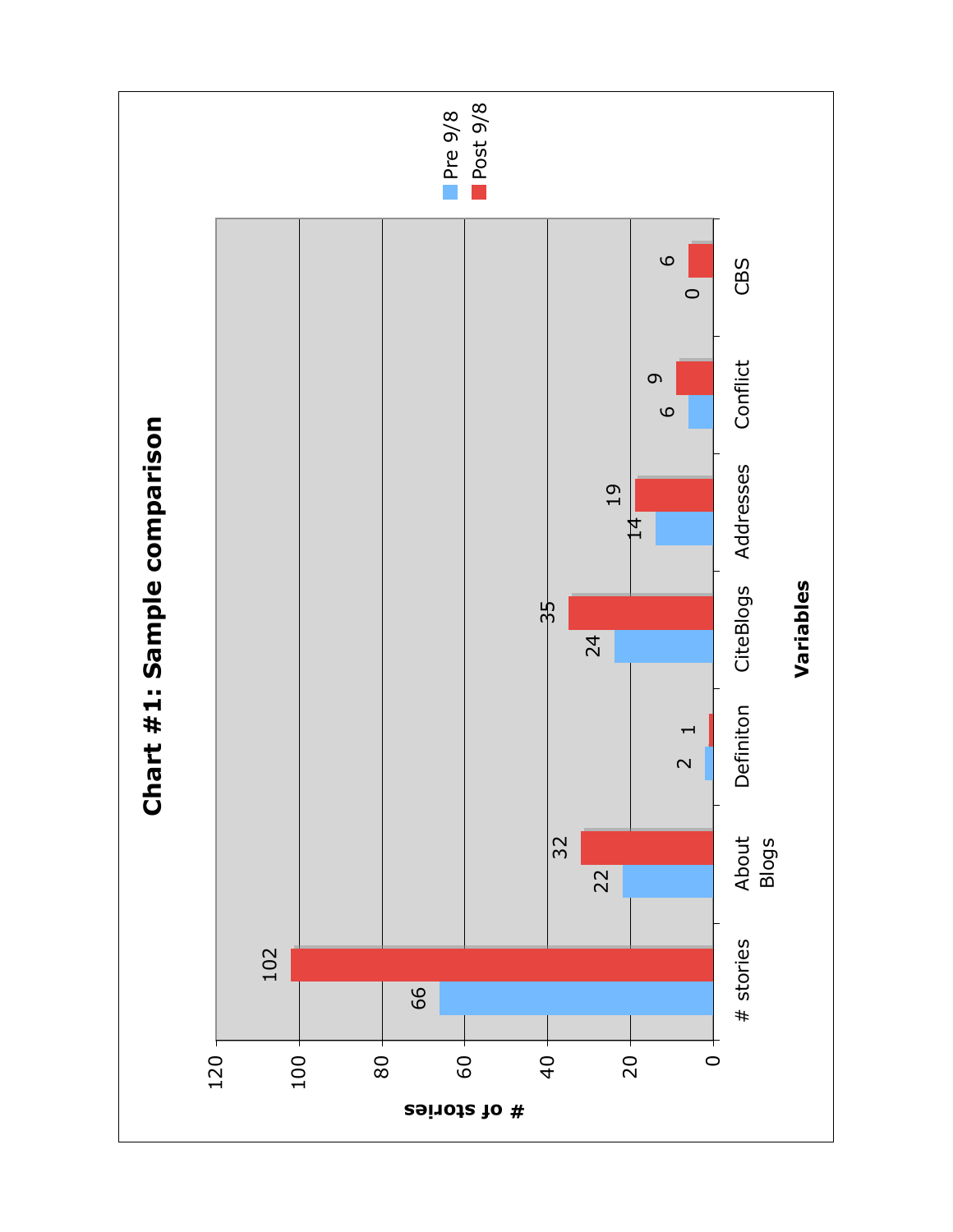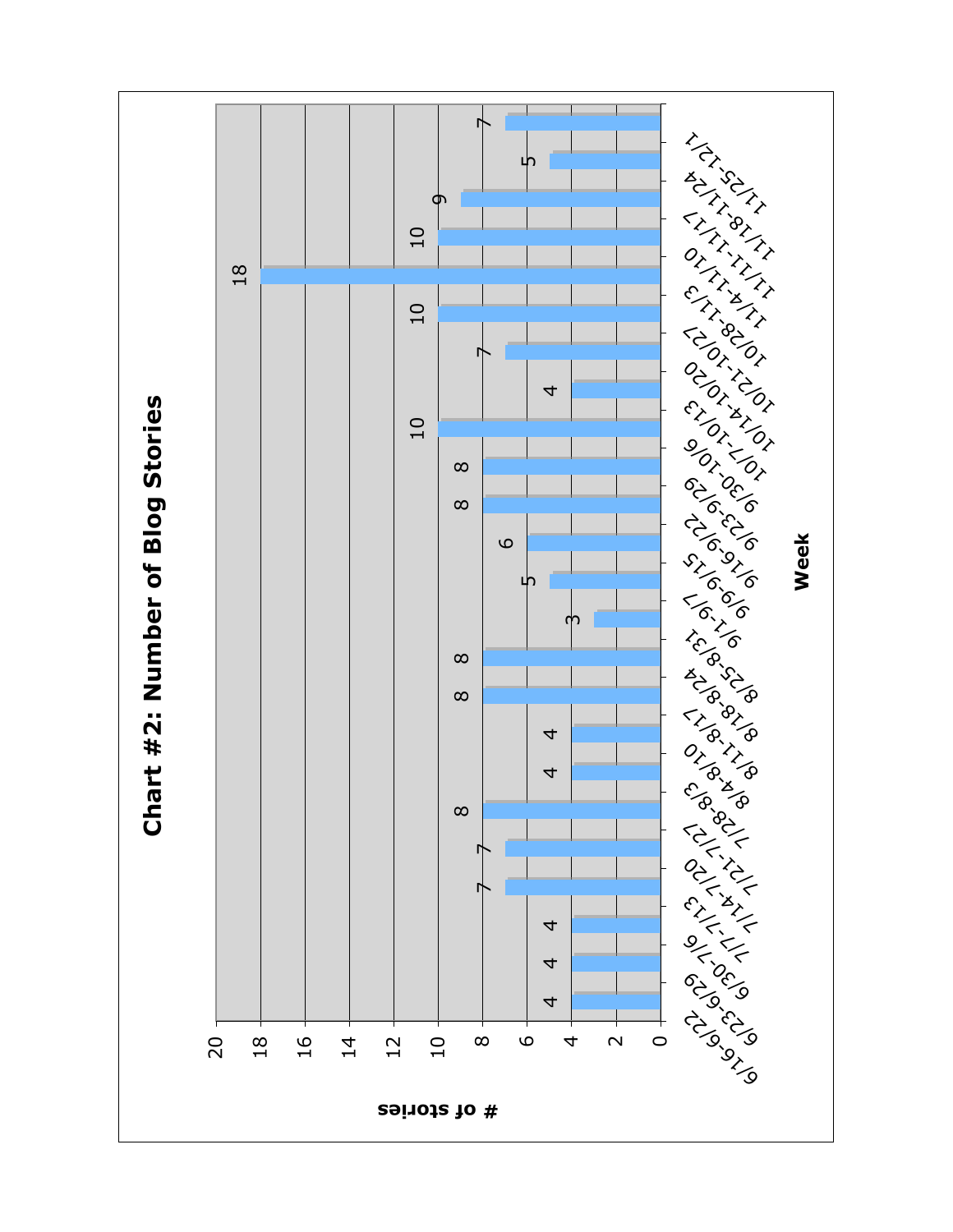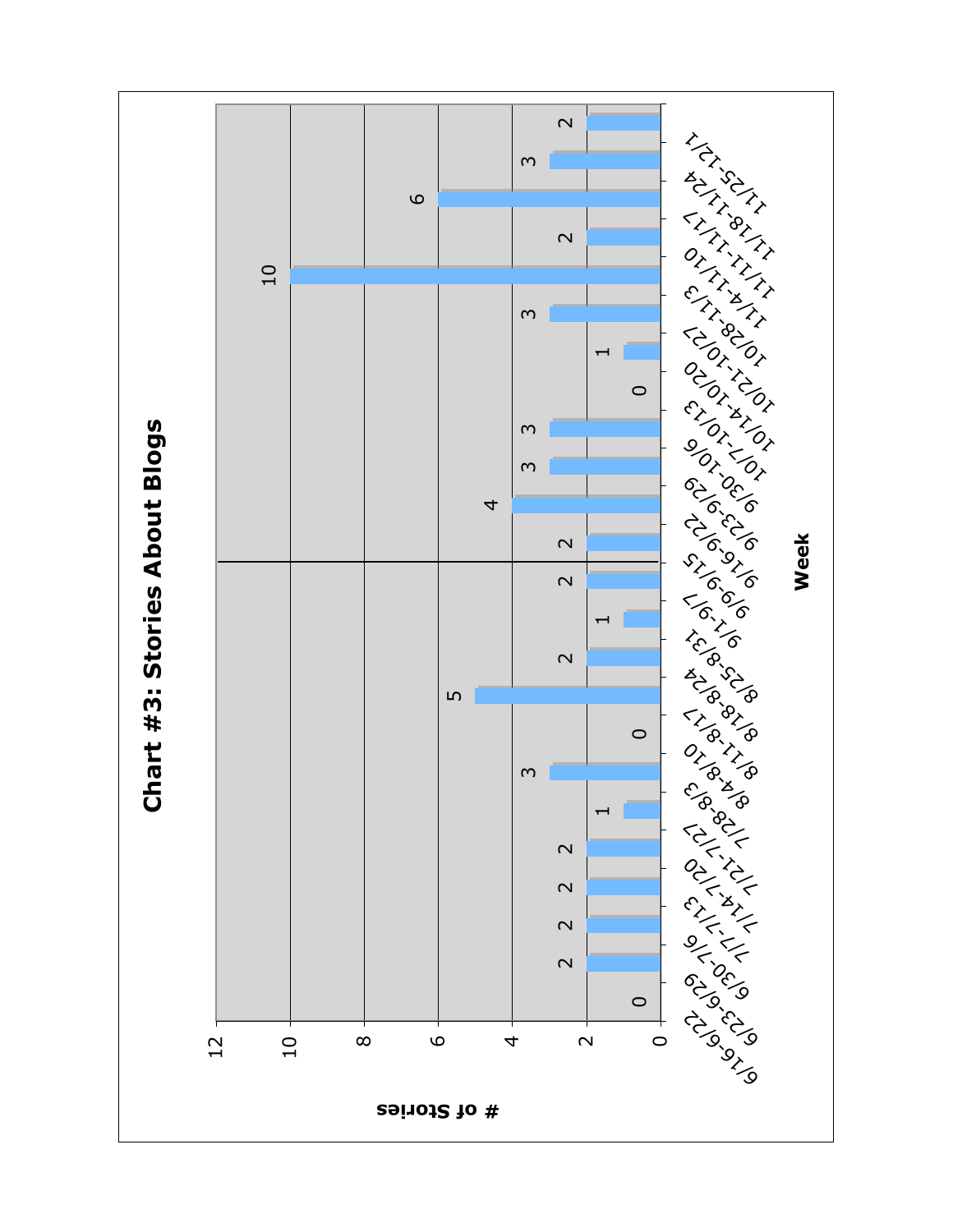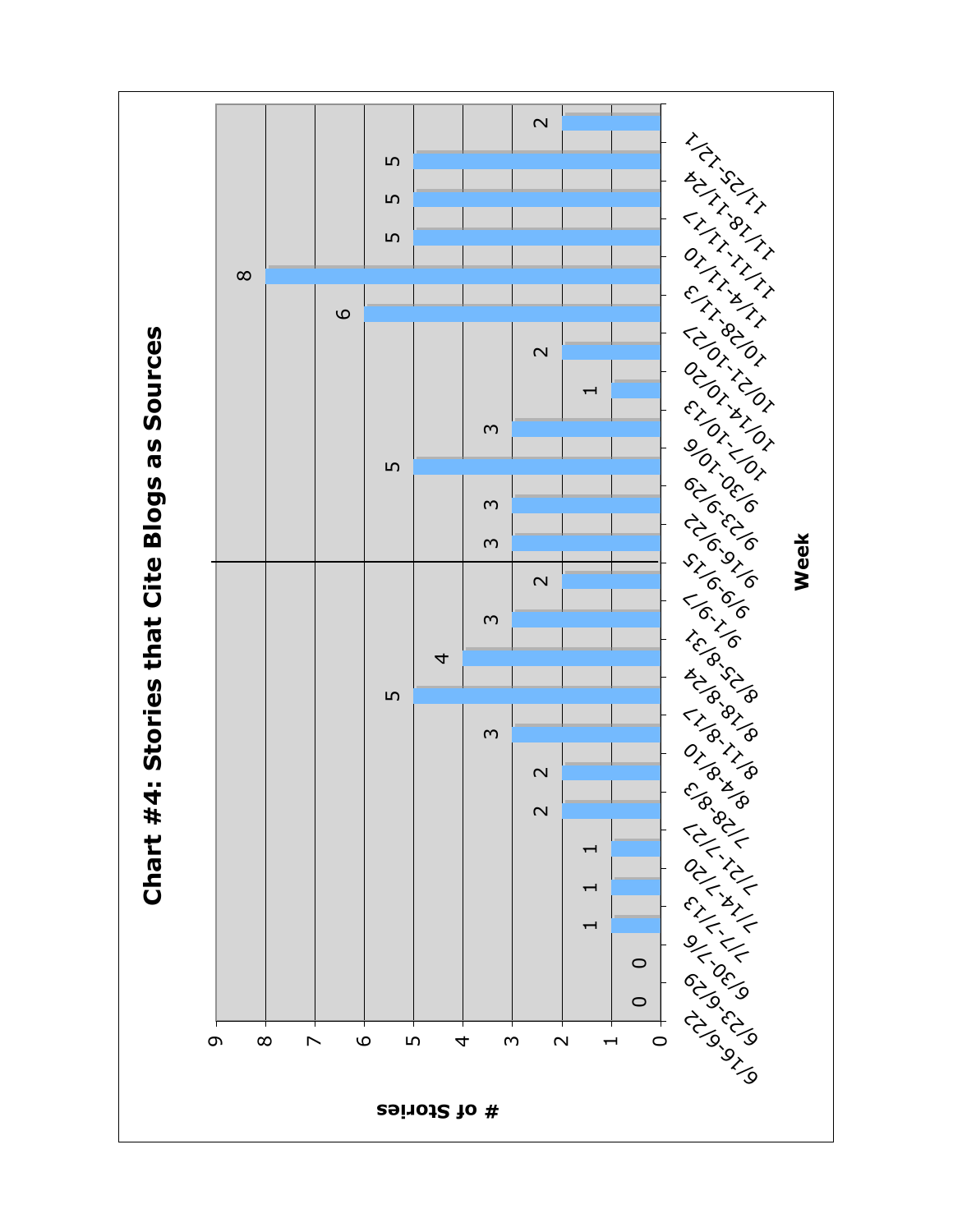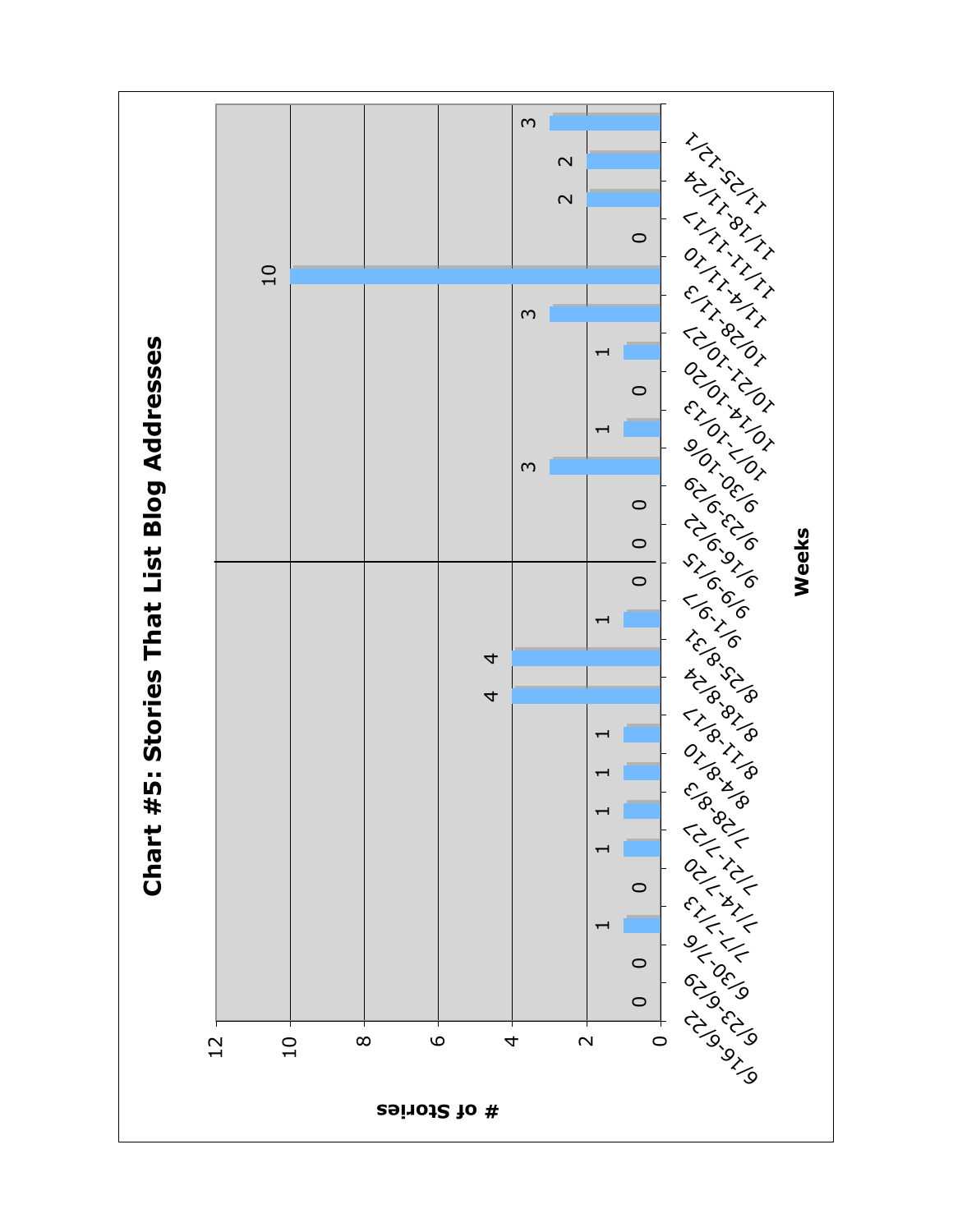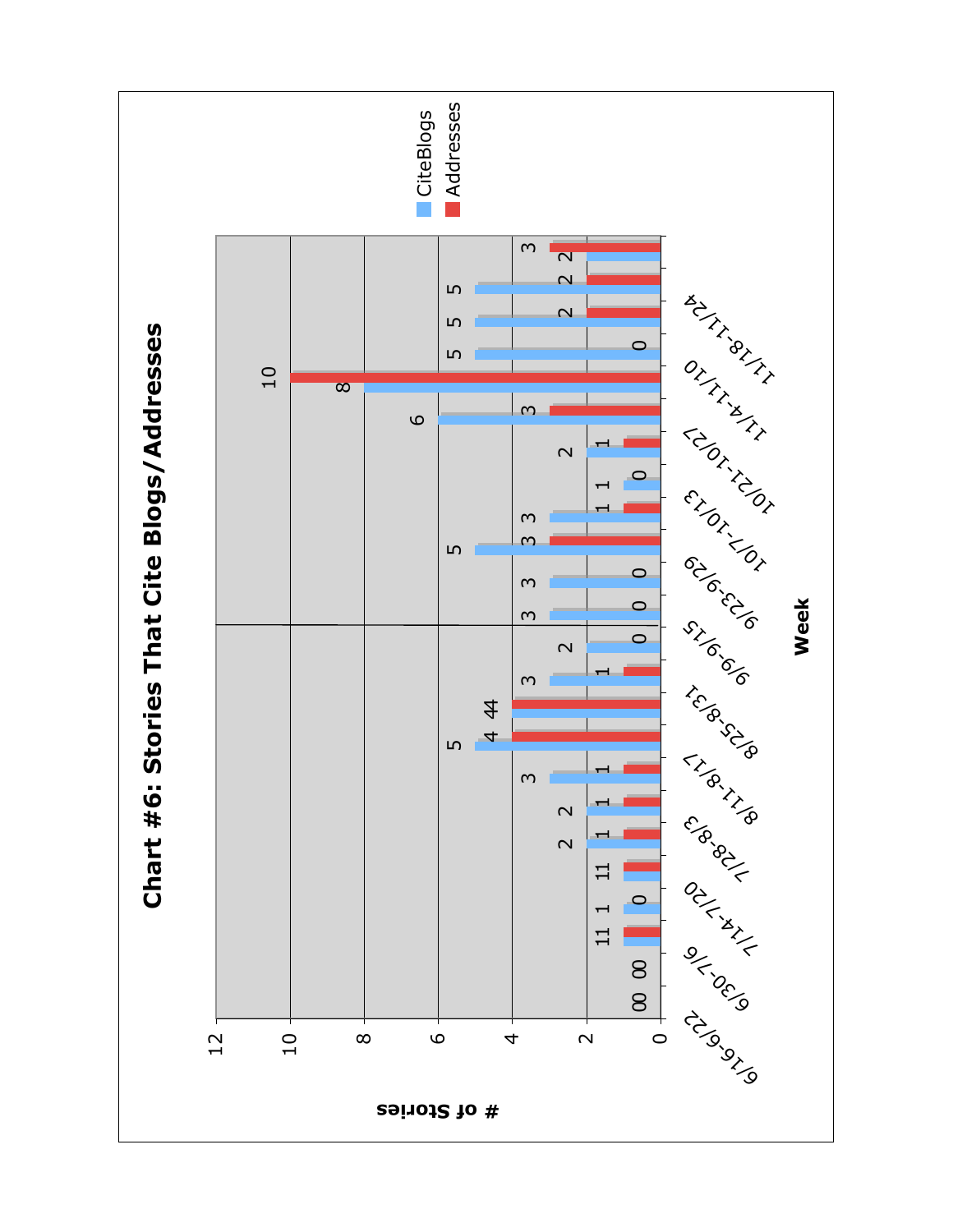